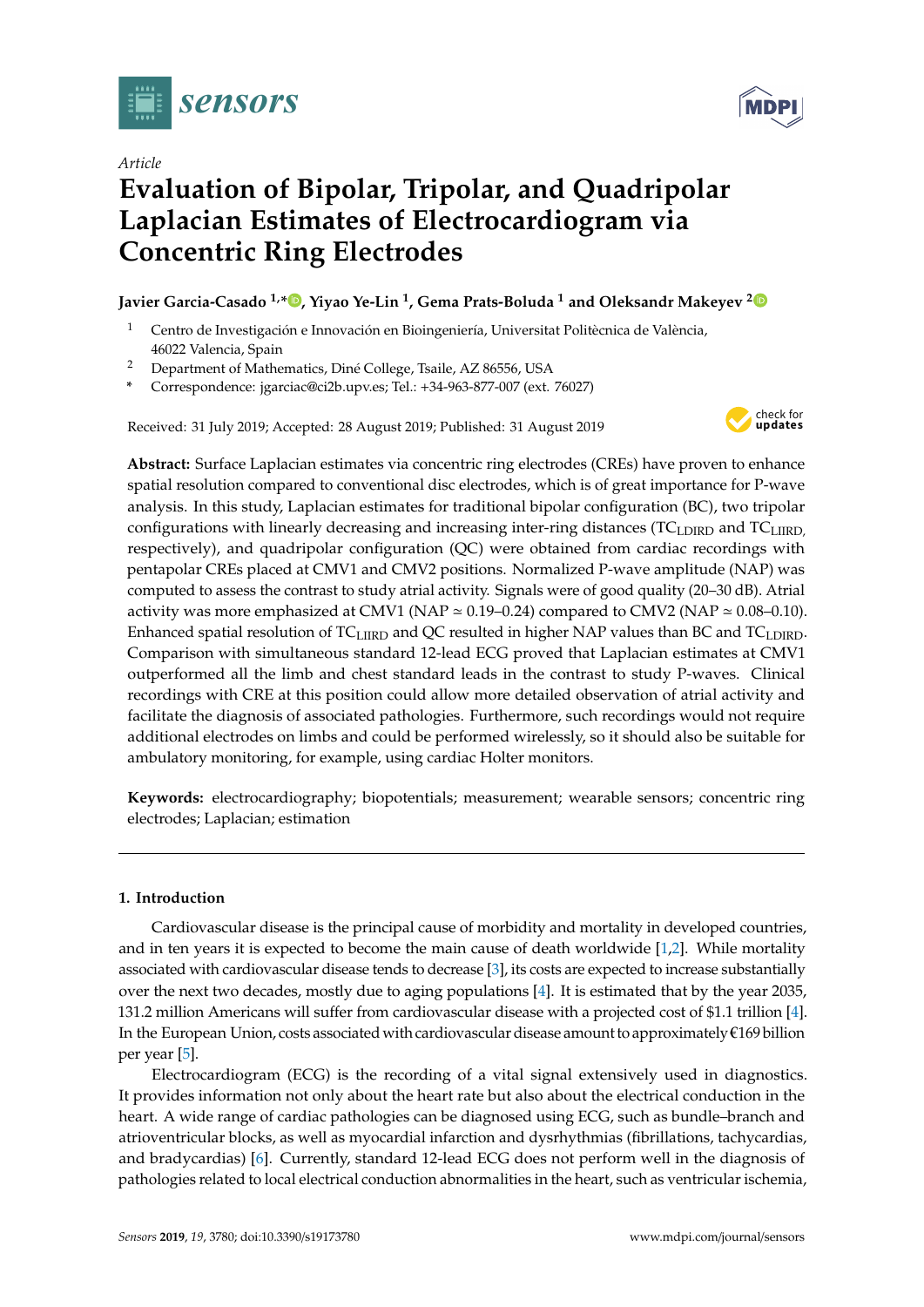and especially those related to the atrial activity, with a smaller number of cells involved than in cases of ventricles, such as atrial flutter, often requiring invasive electrophysiology [\[7\]](#page-8-6). This is due to the low spatial resolution of bipolar recordings from the conventional disc electrodes commonly used in clinics, which are affected by the blurring effect of the body volume conductor [\[8\]](#page-8-7). High spatial resolution non-invasive monitoring systems would be very valuable in the diagnosis of these pathologies. Body surface potential maps, obtained from bioelectric signals recorded from tens of electrodes located on the torso, offer diagnostic information not present in data from 12-lead standard systems that could be crucial in the diagnosis of the aforementioned pathologies [\[9](#page-8-8)[–11\]](#page-8-9). However, improvement in spatial resolution of the surface potential recordings due to an increase in the number of recording electrodes is limited because of the smearing effect caused by the volume conductor [\[12\]](#page-8-10). Body surface Laplacian potential recordings were proposed to overcome this limitation. Surface Laplacian has been shown to be negatively proportional to the two dimensional divergence of the tangential components of the current density on the body surface [\[13\]](#page-8-11). This implies that bioelectrical dipoles closest to the recording electrode obtain higher weights than more distant ones, thus improving the dipole source discrimination [\[14\]](#page-8-12). Body surface Laplacian maps require placement of a large number of disc electrodes on the chest and application of discrete estimation algorithms. This approach is time consuming and therefore potentially aggravating for clinicians and patients, which hinders its application in clinical practice as a diagnostic tool [\[15–](#page-8-13)[18\]](#page-9-0).

Concentric ring electrodes (CREs) in bipolar, quasi-bipolar, and tripolar configurations were proposed to estimate surface Laplacian at each electrode with a linear combination of signals from all of its recording surfaces [\[12](#page-8-10)[,19\]](#page-9-1). It has been shown that tripolar CREs provide more accurate estimates of surface Laplacian compared to quasi-bipolar and bipolar CREs while also offering better spatial resolution [\[19,](#page-9-1)[20\]](#page-9-2). CREs were first implemented on rigid substrates [\[20](#page-9-2)[–22\]](#page-9-3) and subsequently on flexible substrates such as polyester films [\[23–](#page-9-4)[25\]](#page-9-5) polydimethylsiloxane [\[26\]](#page-9-6), or textiles [\[27\]](#page-9-7). This study builds on a series of studies aiming to improve the accuracy of Laplacian estimation using CREs by optimizing the number of concentric rings [\[28\]](#page-9-8) and inter-ring distances (distances between the consecutive rings) [\[29](#page-9-9)[,30\]](#page-9-10). The main limitation of previous studies [\[28](#page-9-8)[–30\]](#page-9-10) was utilization of the negligible dimensions model (NDM) of a CRE that assumed the radius of the central disc and the widths of concentric rings were negligible. The first step toward a comprehensive finite dimensions model (FDM) of a CRE that includes these additional parameters along with the number of rings and the inter-ring distances included in the NDM has been taken in [\[31\]](#page-9-11). Specifically, a Laplacian estimate was derived for a proof of concept tripolar CRE with non-negligible widths of the concentric rings and the radius of the central disc [\[31\]](#page-9-11). This was accomplished by representing both concentric rings as clusters of points with specific widths, as opposed to concentric circle representation in NDM [\[31\]](#page-9-11). The central disc of the tripolar CRE was also represented by a cluster of points with a specific radius, as opposed to a single point representation in NDM [\[31\]](#page-9-11). All the tripolar and quadripolar surface Laplacian estimates derived and assessed in this study are FDM based. Moreover, while NDM based analytic results from [\[28](#page-9-8)[–30\]](#page-9-10) were validated using finite element method modeling, the FDM based surface Laplacian estimates in this paper are assessed using ECG data collected from 20 human subjects via physical CRE prototypes.

Therefore, the first aim of this work was to calculate different estimates of the surface Laplacian using bipolar, tripolar (linearly increasing and decreasing inter-ring distances), and quadripolar CRE configurations of the same size. The second aim was to assess the influence of the configuration on associated spatial resolution and signal quality as well as on the contrast to study the P-wave by assessing various metrics derived from the ECG signals recorded with a CRE sensor node. Comparison with standard 12-lead recordings was also performed.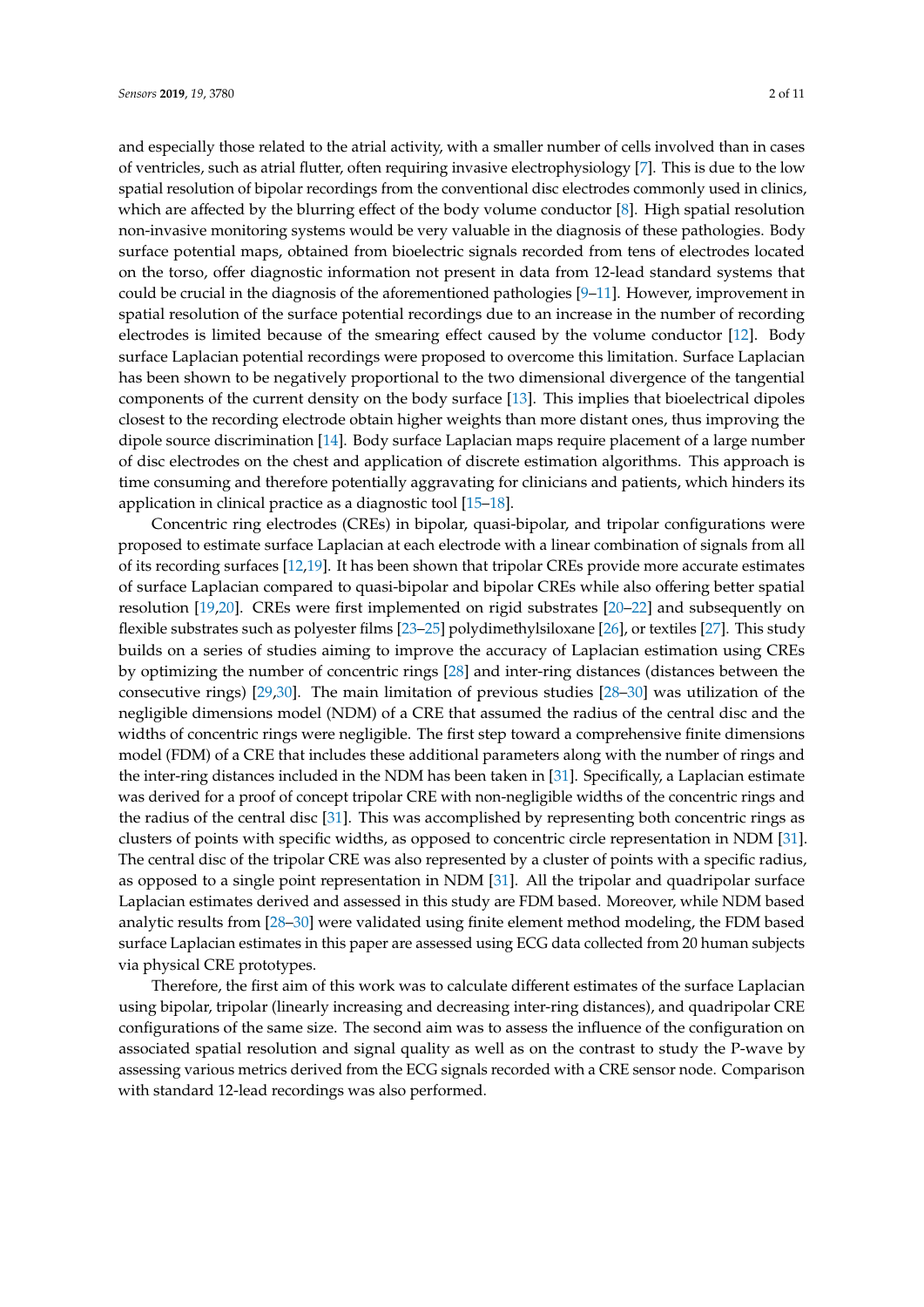### **2. Materials and Methods**

#### *2.1. ECG Recording*

Data collection was conducted on twenty volunteers—3 females and 17 males with body mass indices of 25.1  $\pm$  3.2 kg/m<sup>2</sup> and ages of 36  $\pm$  14.1—at the Health Center of the Universitat Politècnica de València (UPV) when attending routine check-ups. Volunteers were informed of the aim of the study and signed informed consent forms. The study was approved by the UPV Ethics Committee (project identification code P4\_20\_02\_19) and adhered to the Declaration of Helsinki.

Standard 12-lead ECG signals (ECG 8270, Nihon Kohden, Tokyo, Japan) and 6 bipolar concentric ECG (BC-ECG) signals from two wireless CRE sensor nodes were recorded for 5 min for each volunteer. The wireless CRE sensor node consisted of two parts: flexible CRE and electronic circuitry with analog signal processing; and digitization and transmission of three BC-ECG signals [\[32\]](#page-9-12) as follows:  $\mathfrak{g}_\kappa$  and digitization and transmission of three be-ECG signals [52] as follow

$$
BC_1 = V_2 - V_1 \tag{1}
$$

$$
BC_2 = V_3 - V_1 \tag{2}
$$

$$
BC_3 = V_4 - V_1 \tag{3}
$$

where  $V_1$ ,  $V_2$ ,  $V_3$ , and  $V_4$  are the surface potentials picked up by the central disc and the three open (concentric) rings from the inside out, respectively, as seen in Figure [1.](#page-2-0) No external reference electrode (concentric) rings from the inside out, respectively, as seen in Figure 1. No external reference was used. The outermost CRE ring was connected to an analog ground so as to diminish common mode interference. The node circuitry included 0.3–150 Hz bandpass filtering and 4084 *v*/*v* gain. Sampling rate for bioelectric signals was equal to 500 Hz (with 24-bit resolution), and recorded signals could be either transmitted wirelessly via Bluetooth or stored on a microSD card in real time [\[32\]](#page-9-12). electronic used. The outer credit CRE ring was connected to an analog ground so an analog ground so an analog  $\overline{\mathbf{3}}$ 

<span id="page-2-0"></span>

Figure 1. Bilayer design of the concentric ring electrode (CRE): (a) recording surfaces including the central disc and open rings along with their dimensions; (**b**) dielectric layer to avoid shorts. central disc and open rings along with their dimensions; (**b**) dielectric layer to avoid shorts.

Sensor nodes were placed at positions CMV1 (comparable to V1, near the right atria) and CMV2 (similar to V[2,](#page-3-0) near the left atria), as shown in Figure 2, since these were previously determined  $\frac{1}{2}$  for importance, the contact detector in  $\alpha$  are discussed was very contact and of the electrodes was used was also were located was used was also the electrodes was used was used was used was used was used was to be the positions offering the best detectability of cardiac waves in general and of the P-wave in particular [\[23,](#page-9-4)[33\]](#page-9-13). To improve skin-contact impedance, the chest area where the electrodes were located was exfoliated using an abrasive gel (Nuprep, Weaver and Company, Aurora, CO, USA) and cleaned with alcohol. This area was also shaved first for male volunteers.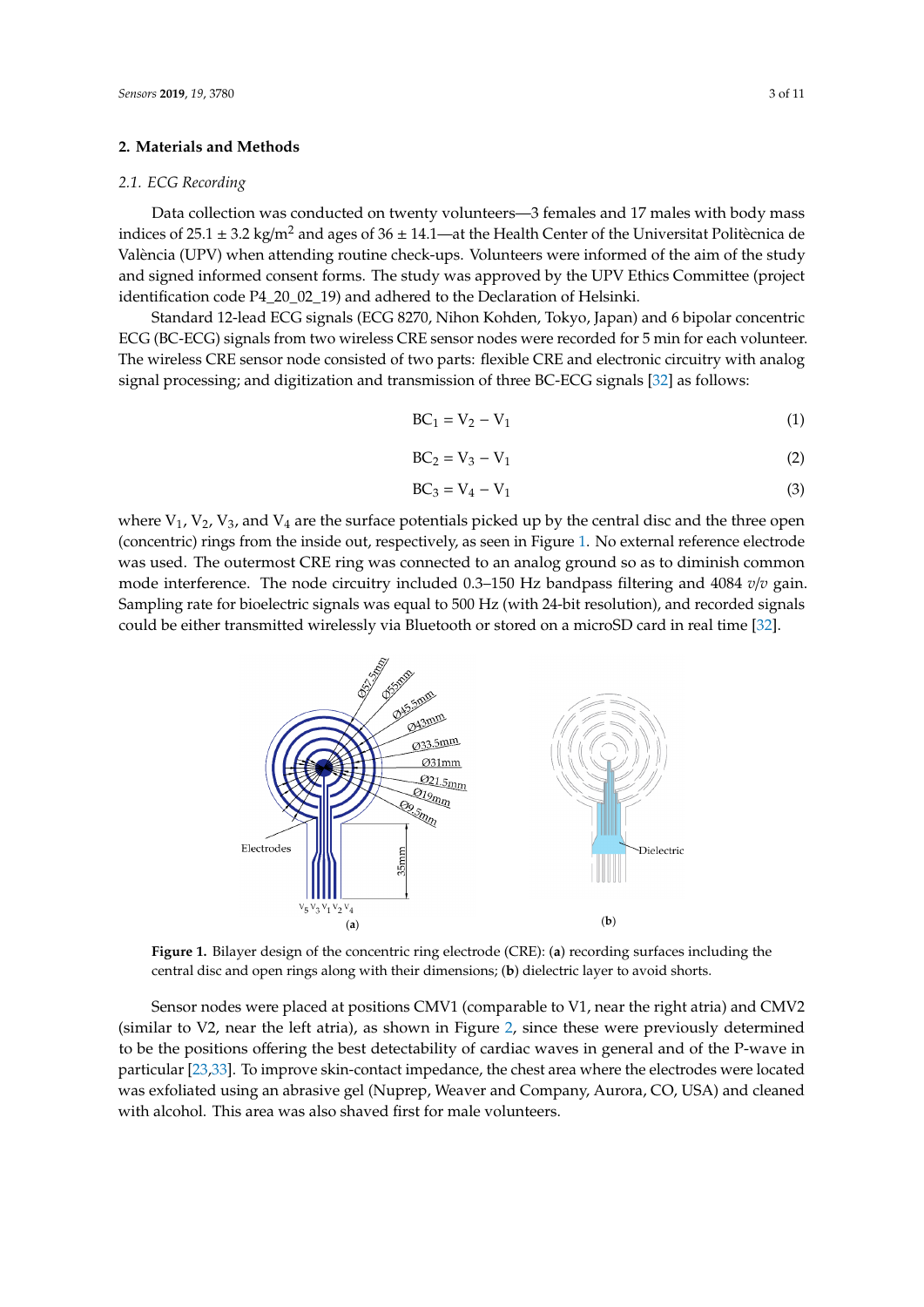<span id="page-3-0"></span>

**Figure 2.** Scheme of the electrode placement for conventional disc electrodes in precordial positions **Figure 2.** Scheme of the electrode placement for conventional disc electrodes in precordial positions V1, V2, V3, V4, V5, and V6 and two CREs in positions CMV1 (comparable to V1) and CMV2 (comparable *2.2. Laplacian Estimates*  to V2) for ECG recording.

#### $\tt{t}$ mates $\tt{t}$ s were digitally high-pass filtered (0.1 Hz,  $\tt{t}$ *2.2. Laplacian Estimates*

First, to reduce residual baseline drifts, BC-ECG signals were digitally high-pass filtered (0.1 Hz, zero-phase, fifth-order, Butterworth filter). Next, four FDM based estimates of the surface Laplacian potential corresponding to bipolar (BC), tripolar (with linearly decreasing and increasing inter-ring distances:  $TC_{LDIRD}$ ,  $TC_{LURD}$ , and quadripolar (QC) CRE configurations were computed using filtered BC-ECG signals to be used for subsequent analysis and feature extraction:

$$
BC = BC_3 \tag{4}
$$

$$
TCLDIRD = BC2 - 0.28361·BC3
$$
\n
$$
(5)
$$

$$
TC_{LIIRD} = BC_1 - 0.044389 \cdot BC_3 \tag{6}
$$

$$
QC = BC1 - 0.263865 \cdot BC2 + 0.0304459 \cdot BC3
$$
 (7)

All the CRE configurations had the same size with the third open ring serving as the outer ring. For the case of bipolar configuration (BC) from Equation (4), previous results of Huiskamp were used since  $r = \frac{1}{2}$ the Laplacian estimate in this case was proportional to a single bipolar signal (BC<sub>3</sub>) and not to a linear combination of multiple bipolar signals, as in the case of tripolar and quadripolar configurations [\[34\]](#page-9-14). For the cases of linearly decreasing (TC<sub>LDIRD</sub>) and linearly increasing (TC<sub>LIIRD</sub>) inter-ring distance the potential on the central disc was calculated as the arithmetic mean of 10,527 potentials, including tripolar configurations from Equations (5) and (6), respectively, steps identical to the ones in [\[31\]](#page-9-11) were used to find the coefficients of the Laplacian estimate using potentials on respective recording surfaces. To compute those potentials, first, the outer radius of the outer ring (radius of the electrode) was set  $\frac{d}{dx}$  of  $\frac{d}{dx}$  on  $\frac{d}{dx}$  on  $\frac{d}{dx}$  and  $\frac{d}{dx}$  and  $\frac{d}{dx}$  and  $\frac{d}{dx}$  were linearly integrated by  $\frac{d}{dx}$ equal to a large arbitrary numeric constant (e.g., 50,000). Next, the radius of the central disc and inner and outer radii of both concentric rings were expressed as integer fractions of this constant based on their actual dimensions from Figure [1a](#page-2-0). For example, the radius of the central disc was set equal to  $4.8 \times 50,000/22.8 \approx 10,526$ . Finally, potentials on the recording surfaces were calculated as averages of potentials on all the concentric circles included in them. For example, the potential on the central disc was calculated as the arithmetic mean of 10,527 potentials, including one at the center of the disc and potentials on concentric circles with radii up to 10,526. For the quadripolar configuration (QC) from Equation (7), potentials on the four recording surfaces were calculated in the same way. Next, three bipolar signals ( $BC_1$ ,  $BC_2$ , and  $BC_3$ ) corresponding to differences of potentials on each of the three concentric rings and on the central disc were linearly combined to cancel out both the fourth and the sixth order truncation terms (as opposed to just the fourth order truncation term being cancelled out in the case of tripolar CRE configurations).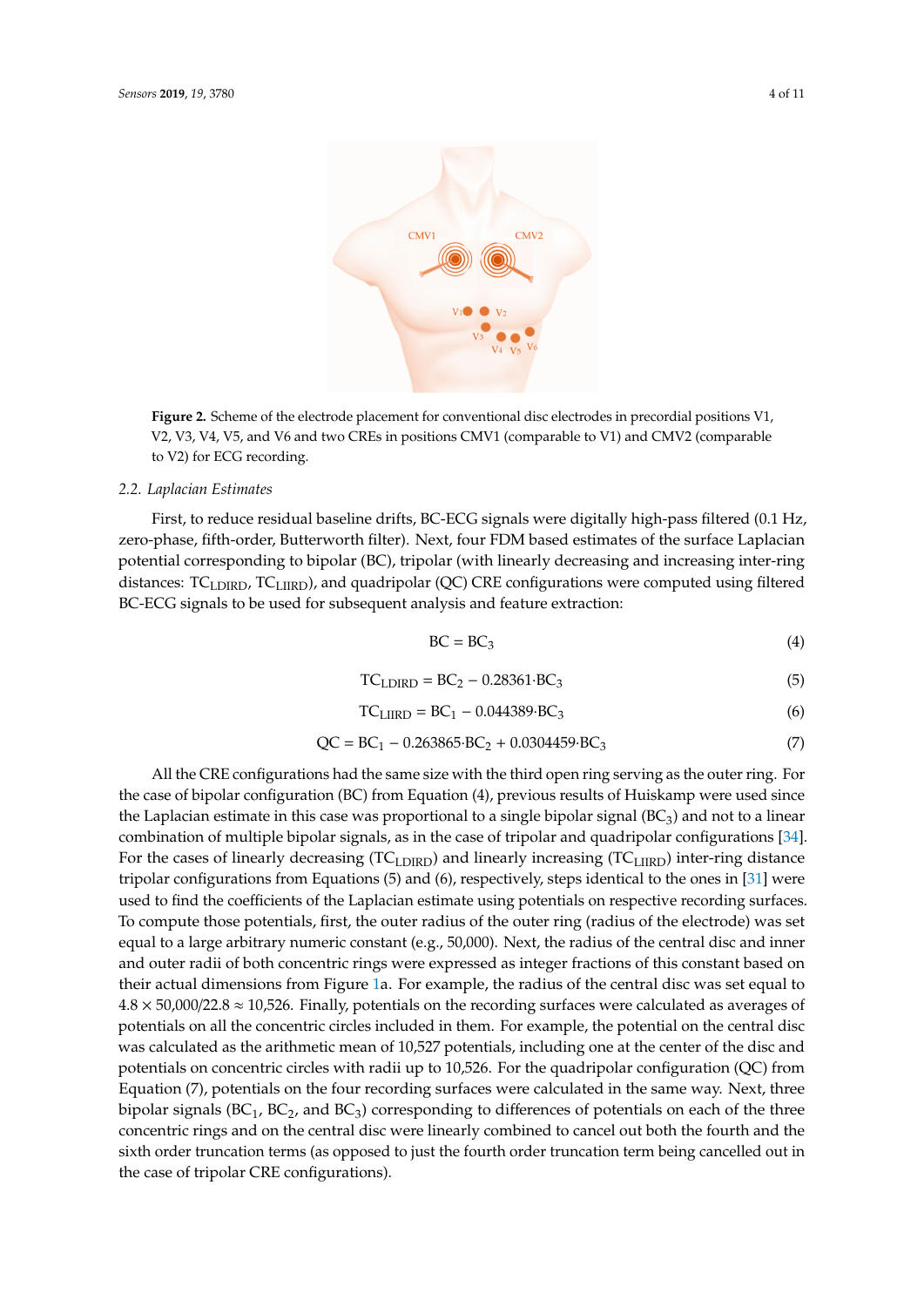Laplacian estimate coefficients are not unique for FDM, since as is shown in [\[31\]](#page-9-11), they are a solution of a system of linear equations. Since Laplacian estimate coefficients are determined up to (multiplication by) a constant factor, they were scaled for all four CRE configurations to a unit value of the first coefficient to allow direct comparison.

#### *2.3. Data Analysis*

ECG fiducial points were identified by detecting the R-wave using Hamilton and Tompkins' algorithm [\[35\]](#page-9-15). The average beat (*ECG*) of the Laplacian estimations, BC, TC<sub>LDIRD</sub>, TC<sub>LIIRD</sub>, and QC, was computed in a 60 s window, covering from 250 ms prior to 375 ms after the R-wave.

To compare the signal quality of these Laplacian estimates, the average value of signal-to-noise ratio (SNR) was computed for each recording session.

• Signal-to-noise ratio (SNR): ratio of the peak-to-peak amplitude of the average beat *ECG* and the root mean square (RMS) of the noise during the isoelectric period between beats, the latter being calculated as the RMS value for all the isoelectric periods over the 60 s window.

$$
SNR (dB) = 20 \cdot log_{10} \left( \frac{V_{PP}(\overline{ECG})}{V_{rms}(noise)} \right).
$$
\n(8)

The absolute signal amplitude of the ECG signal does not provide relevant information as long as the signal quality is good enough. The normalized amplitude of the cardiac waves is relevant since it provides information on the ability to analyze the morphology of each wave for clinical diagnosis. Previous studies have shown than one of the main benefits of Laplacian ECG recording via CREs associated with enhanced spatial resolution is the increase of P-wave contrast assessed by its normalized P-wave amplitude (NAP) [\[23,](#page-9-4)[26\]](#page-9-6). Therefore, this metric was computed to compare different Laplacian ECG estimates derived from the CRE and the 12-lead ECG signals:

• NAP: Normalized amplitude of the P-wave with respect to the peak-to-peak amplitude (RS) of the average beat (*ECG*).

To assess the variability of NAP for different Laplacian estimates for a given subject, the coefficient of variation (CV\_NAP) was computed for each recording session:

• CV\_NAP (%): Coefficient of variation of NAP.

$$
CV\_NAP\ (\%) = \left(\frac{\sigma \{NAP_{BC}, NAP_{TC_{LRD}}, NAP_{TC_{LDRD}}, NAP_{QC}\}}{\text{mean}\{NAP_{BC}, NAP_{TC_{LRD}}, NAP_{TC_{LDRD}}, NAP_{QC}\}}\right) \cdot 100. \tag{9}
$$

The Wilcoxon signed rank sum test was performed to assess statistical differences in NAP values for different Laplacian estimates (BC,  $TC_{LDIRD}$ ,  $TC_{LIRD}$ , and QC) and those of 12-lead standard recordings. A MANOVA test was performed to compare the metrics for the different Laplacian estimates from positions CMV1 and CMV2.

#### **3. Results**

#### *3.1. Laplacian Estimates of ECG via CRE*

Figure [3](#page-5-0) shows normalized average beats of the Laplacian estimates (plotted in different colors) via CRE at position CMV1 on two volunteers. Average beats were normalized with respect to their peak-to-peak amplitudes for direct comparison. Traces were clean with slight oscillations after the averaging process. Main cardiac waves (P, Q, R, S, and T) could be clearly observed in all the average beats. As seen in panel (**b**) the morphology barely changed between the different Laplacian estimates while it changed substantially in panel (**a**). A shorter duration of the QR segment and a longer one for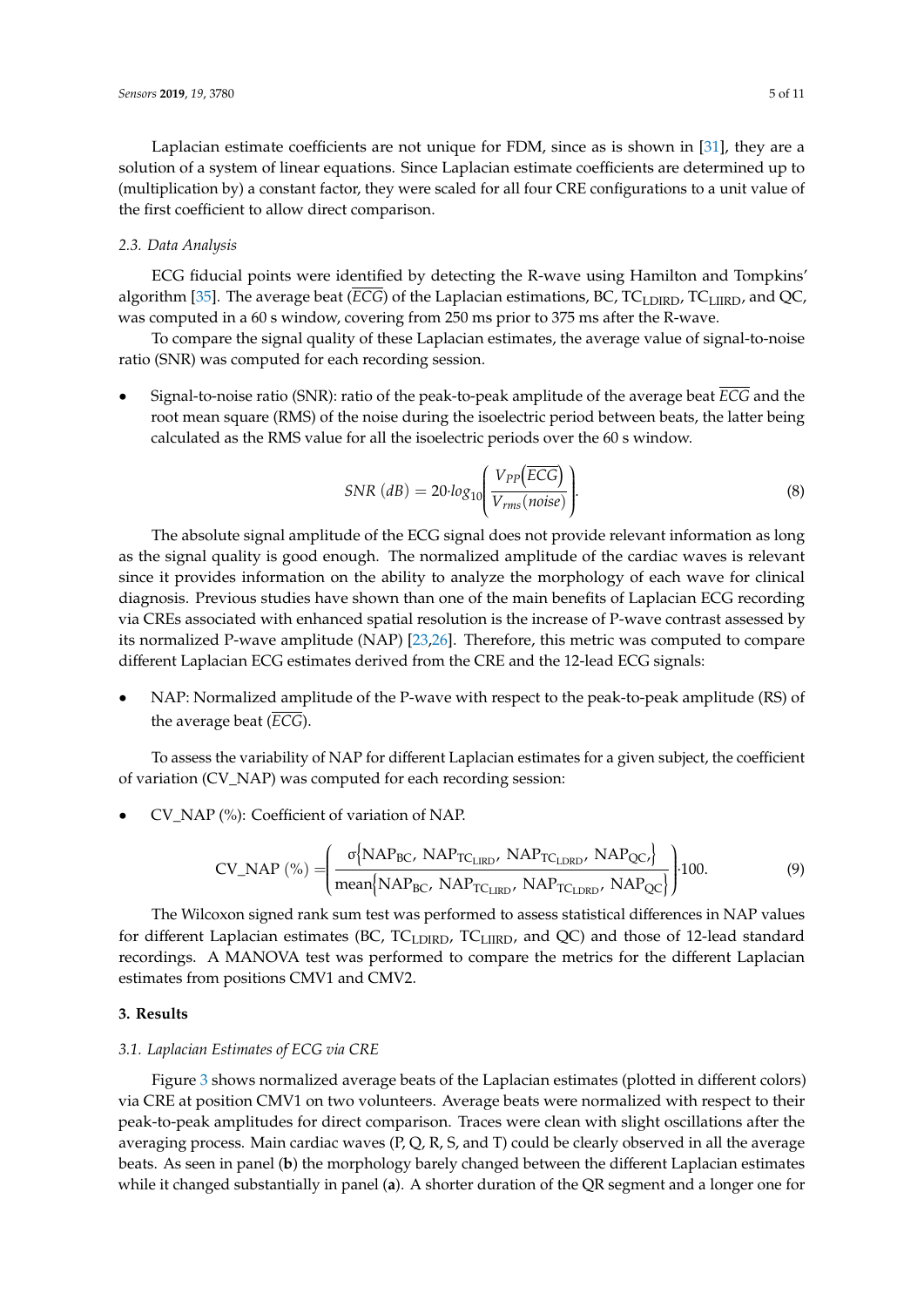<span id="page-5-0"></span>RS were observed for TC<sub>LDIRD</sub>. P- and T-waves amplitudes also varied, the smallest being for TC<sub>LDIRD</sub> in this case. It is noteworthy that two peaks could be observed in the P-wave, probably associated with P1- and P2-waves of left and right atrial activity.



**Figure 3.** Normalized average beat of the Laplacian estimates via CRE at position CMV1: (**a**) from a **Figure 3.** Normalized average beat of the Laplacian estimates via CRE at position CMV1: (**a**) from a volunteer with CV\_NAP = 35.0%, (**b**) from a volunteer with CV\_NAP = 4.3%. BC: bipolar volunteer with CV\_NAP = 35.0%, (**b**) from a volunteer with CV\_NAP = 4.3%. BC: bipolar configuration; TC: tripolar configurations; QC: quadripolar configuration.

Table [1](#page-5-1) shows the results obtained for characteristic metrics derived from the Laplacian estimates the mean values  $\mathbb{R}^{n}$  dB to  $\mathbb{R}^{n}$  and the cardiac signal and the cardiac signal amplitude was  $\mathbb{R}^{n}$  and  $\mathbb{R}^{n}$  and  $\mathbb{R}^{n}$  amplitude was  $\mathbb{R}^{n}$  and  $\mathbb{R}^{n}$  amplitude was  $\mathbb{R}^{n}$  and via CREs at positions CMV1 and CMV2 for all the volunteers (N = 20). In the case of SNR, the mean values ranged from about 20 dB to 37 dB, showing that the cardiac signal amplitude was between 10 and 70 times greater than that of noise. SNR values from CMV2 were significantly greater than those positions (*p* < 0.05, Wilcoxon signed-rank test, except for TCLIIRD vs QC at CMV1). The opposite trend from CMV1 (*p* < 0.05, MANOVA), indicating the effect of CRE position on the signal quality. It is also noteworthy that, in general, SNR of BC > TC<sub>LDIRD</sub> > TC<sub>LIIRD</sub> > QC for both CRE positions (*p* < 0.05, Wilcoxon signed-rank test, except for TC<sub>LIIRD</sub> vs QC at CMV1). The opposite trend was found in the  $\sum_{i=1}^{\infty}$   $\sum_{i=1}^{\infty}$   $\sum_{i=1}^{\infty}$   $\sum_{i=1}^{\infty}$   $\sum_{i=1}^{\infty}$   $\sum_{i=1}^{\infty}$ . Mean  $\sum_{i=1}^{\infty}$ mean values of NAP related to electrode configuration, with the exception of TC $_{\rm LIRD}$  and QC at CMV1. Significant differences (*p* < 0.05, Wilcoxon signed-rank test) were only found for BC vs TC $_{\rm LIRD}$  at both positions, and BC vs QC at CMV2. Cardiac signals recorded at CMV1 resulted in NAP values more substantially depending on the volunteer. In particular, panel (**a**) of Figure 3 represents a case with than double the values at CMV2 (*p* < 0.05, MANOVA). Mean values of CV\_NAP at CMV1 and CMV2 were equal to 26.43% and 20.11%, respectively, indicating that normalized P-wave amplitude varied between different Laplacian estimates for a given volunteer. Standard deviations of CV\_NAP were high (20.03% and 11.20%), showing that such variability could change substantially depending on the volunteer. In particular, panel (**a**) of Figure [3](#page-5-0) represents a case with high variability of NAP among and NAP values for different Laplacian estimates ( $CV\_NAP = 4.3\%$ ). Laplacian estimates (CV\_NAP = 35%), whereas panel (**b**) represents a case with similar morphology

| <b>CRE Position</b> | Laplacian<br>Estimate | $SNR$ (dB)       | <b>NAP</b>        | $CV$ NAP $(\% )$  |  |  |  |
|---------------------|-----------------------|------------------|-------------------|-------------------|--|--|--|
|                     | BC.                   | $29.56 \pm 5.62$ | $0.19 \pm 0.09$   |                   |  |  |  |
| CMV <sub>1</sub>    | TC <sub>LDIRD</sub>   | $23.53 \pm 5.29$ | $0.21 \pm 0.11$   | $26.43 \pm 20.03$ |  |  |  |
|                     | TC <sub>LIIRD</sub>   | $19.94 \pm 8.48$ | $0.25 \pm 0.14$   |                   |  |  |  |
|                     | OC                    | $19.71 \pm 7.38$ | $0.22 \pm 0.10$   |                   |  |  |  |
| CMV <sub>2</sub>    | BC.                   | $36.99 \pm 4.70$ | $0.081 \pm 0.034$ |                   |  |  |  |
|                     | TC <sub>LDIRD</sub>   | $34.49 \pm 4.56$ | $0.090 \pm 0.046$ | $20.11 \pm 11.20$ |  |  |  |
|                     | $TC$ LIIRD            | $30.66 \pm 5.54$ | $0.095 \pm 0.041$ |                   |  |  |  |
|                     | OC                    | $27.44 \pm 6.83$ | $0.101 \pm 0.048$ |                   |  |  |  |

<span id="page-5-1"></span> $\mathcal{A}$  $TC_{\rm LIIRD}$ ,  $TC_{\rm LDIRD}$ , and QC) at two positions (CMV1 and CMV2). **Table 1.** Mean  $\pm$  standard deviation <sup>1</sup> of metrics computed for different Laplacian estimates (BC,

 $1 N = 20$  volunteers; NAP: Normalized P-wave amplitude.

#### *3.2. Comparison with the Standard 12-Lead ECG*

Figure [4](#page-6-0) shows mean values of NAP obtained for the Laplacian estimates via CREs at CMV1 and CMV2 along with those for standard 12-lead ECG signals. It can be observed that the greatest NAP values were obtained from CRE at CMV1, followed by limb leads (I, II, III, aVR, aVL, and aVF).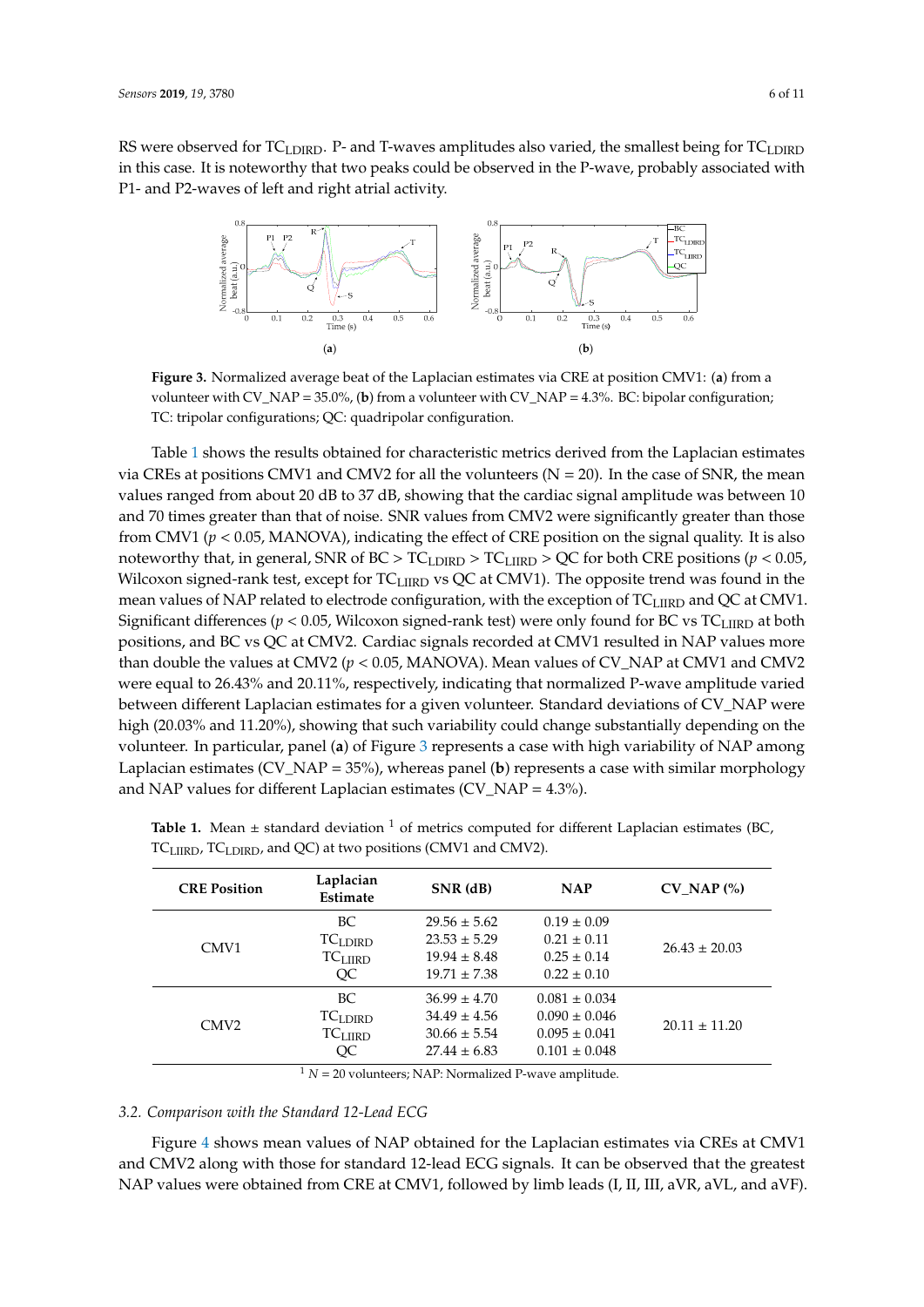<span id="page-6-0"></span>The highest mean NAP value for standard chest leads was obtained for V1 (NAP =  $0.09$ ), which was similar to those from CRE at CMV2.



**Figure 4.** Mean values of NAP for Laplacian estimates via CREs at CMV1 and CMV2 and those for **Figure 4.** Mean values of NAP for Laplacian estimates via CREs at CMV1 and CMV2 and those for standard 12-lead ECG signals. standard 12-lead ECG signals.

Statistical comparison of NAP for Laplacian estimates via CREs with those for standard 12-lead Statistical comparison of NAP for Laplacian estimates via CREs with those for standard 12-lead ECG is summarized in Table [2.](#page-6-1) The NAP of signals recorded via CRE at CMV1 was significantly greater than any of the standard 12-lead ECGs ( $p < 0.05$ , two-sample comparison), with the exception of BC with standard chest leads and with leads and with leads. NAP values from  $\sim$  CRE signals at CMV22. vs lead III. Furthermore, statistical significance was very high ( $p < 0.001$ ) in all the comparisons with standard chest leads and with many of the limb leads. NAP values from CRE signals at CMV2 were significantly greater than those of chest leads, except for V1 and for V3 in some cases, and they were not significantly greater than those of limb leads.

| $1 \leq \frac{1}{1}$ $\frac{1}{1}$ $\frac{1}{1}$ and $\frac{1}{2} \leq \frac{1}{2}$ are the positions (CMVI and CMVI) and TVII values for standard 12 idea below |                   |     |       |        |       |       |        |       |       |        |       |       |        |
|------------------------------------------------------------------------------------------------------------------------------------------------------------------|-------------------|-----|-------|--------|-------|-------|--------|-------|-------|--------|-------|-------|--------|
| <b>CRE</b><br>Posit.                                                                                                                                             | Laplac.<br>Estim. | V1  | V2    | V3     | V4    | $V_5$ | V6     | I     | H     | Ш      | aVR   | aVL   | aVF    |
| CMV <sub>1</sub>                                                                                                                                                 | BC                | *** | ***   | ***    | ***   | $***$ | ***    | *     | **    |        | $***$ | *     | $\ast$ |
|                                                                                                                                                                  | <b>TCLDIRD</b>    | *** | ***   | ***    | ***   | ***   | ***    | $***$ | $***$ | **     | ***   | **    | $***$  |
|                                                                                                                                                                  | <b>TCLIIRD</b>    | *** | ***   | ***    | ***   | $***$ | ***    | $***$ | $***$ | $\ast$ | ***   | $***$ | $***$  |
|                                                                                                                                                                  | QC                | *** | ***   | ***    | ***   | $***$ | ***    | $***$ | $***$ | $\ast$ | ***   | $***$ | $***$  |
| CMV <sub>2</sub>                                                                                                                                                 | BC                |     | $***$ |        | $***$ | $***$ | $\ast$ |       |       |        |       |       |        |
|                                                                                                                                                                  | <b>TCLDIRD</b>    |     | $***$ |        | $***$ | ***   | *      |       |       |        |       |       |        |
|                                                                                                                                                                  | <b>TCLIIRD</b>    |     | $***$ | $\ast$ | ***   | ***   | $***$  |       |       |        |       |       |        |

<span id="page-6-1"></span>**htistic Table 2.** Statistically significant differences <sup>1</sup> between NAP values for Laplacian estimates (BC, TC<sub>LIIRD</sub>, TC<sub>LDIRD</sub>, and QC) at the two positions (CMV1 and CMV2) and NAP values for standard 12-lead ECG.

obtained from a physical CRE and that results from real biological signals were analyzed. The <sup>1</sup> \*  $p$  < 0.05, \*\*  $p$  < 0.01, \*\*\*  $p$  < 0.001. Wilcoxon signed-rank test, alternative hypothesis: median NAP for Laplacian estimates is greater than that for 12-lead ECG. The PQRST peaks with the PQRST peaks in the PQRST peaks in the PQRST peaks in the PQRST peaks in the PQRST peaks in the PQRST peaks in the PQRST peaks in the PQRST peaks in the PQRST p

QC \*\*\* \* \*\*\* \*\*\* \*\*

#### $\mathbf n$  and polyester  $\mathbf n$ **4. Discussion**

P-waves, which are associated with atrial activity, are the lowest ECG peaks and the most This is the first time that Laplacian quadripolar and LIIRD and LDIRD tripolar estimates were obtained from a physical CRE and that results from real biological signals were analyzed. ante were corried out on signals of cordiac origin due to the great regarding The experiments were carried out on signals of cardiac origin due to the great relevance and  $\frac{1}{2}$ prevalence of cardiovascular diseases and the diagnostic potential associated with the ECG. The PQRST peaks were easily identifiable visually in different Laplacian estimates, and signal quality was good. The signal-to-noise ratio of about 20–30 dB was consistent with other studies on bipolar ECG signals via CREs on textile [\[27\]](#page-9-7) and polyester [\[32\]](#page-9-12) substrates.

P-waves, which are associated with atrial activity, are the lowest ECG peaks and the most challenging ones to identify. This is because atrial activation involves fewer cardiac cells than ventricular one. In this context, the position of the recording electrode and its spatial resolution play an important role in providing a good contrast in the monitoring of atrial cardiac activity. Regarding the position, CRE at CMV2 is closer to the heart in general and to the ventricles in particular. On one hand, this is responsible for greater amplitude and quality of signals derived from this site in comparison to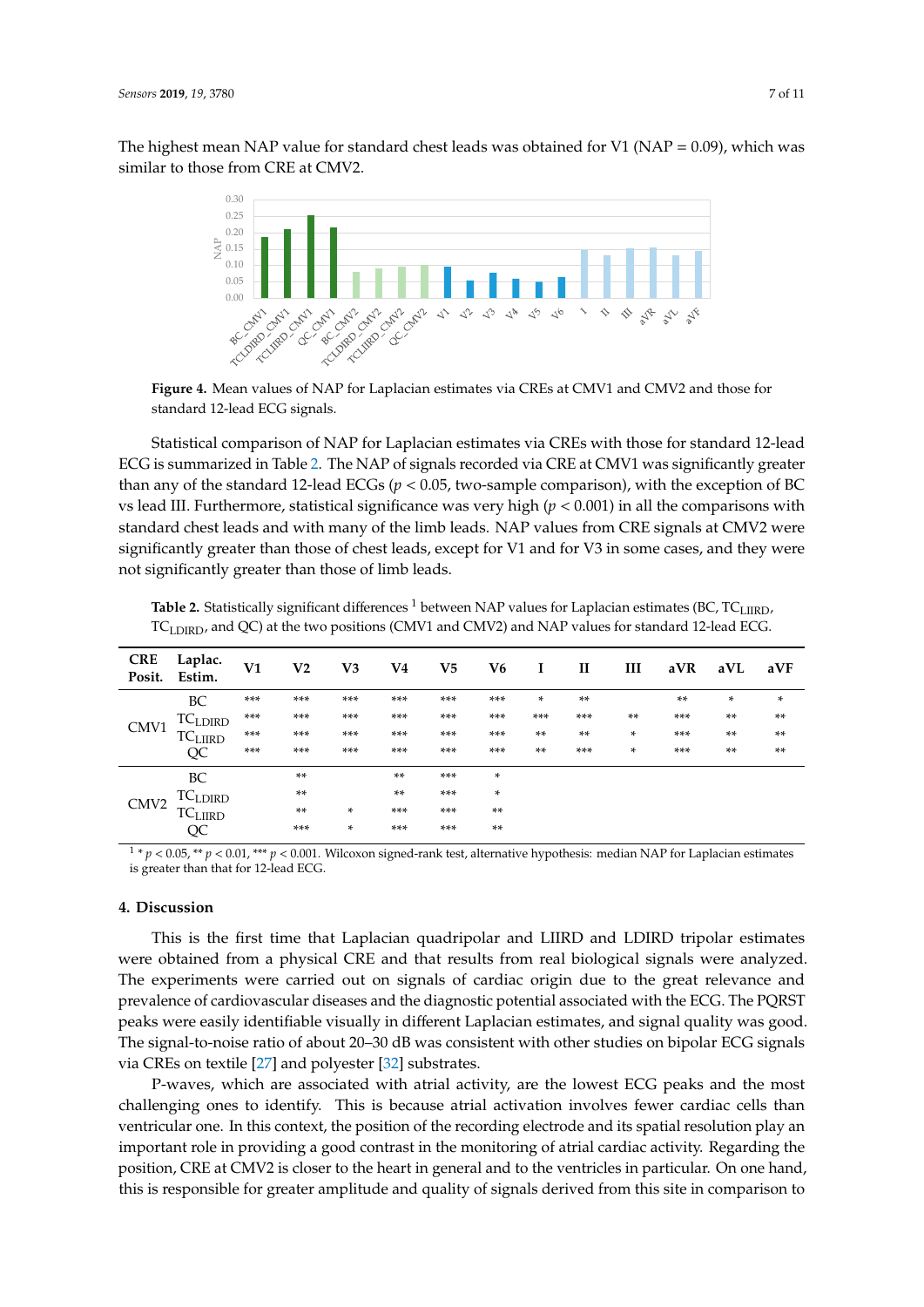CMV1. On the other hand, it also leads to a stronger contribution of ventricular myocytes and therefore larger QRS amplitude with respect to atrial activity (P-wave). At CMV1 the proportional attenuation of ventricular activity was higher than that of the atrial activity, resulting in greater normalized P-wave amplitude. This is in agreement with previously published results on Laplacian estimates with bipolar configuration at these two areas [\[23](#page-9-4)[,33\]](#page-9-13). Regarding the spatial resolution, simulation studies have reported that the far-field rejection of tripolar configuration (constant inter-ring distances,  $TC<sub>CIRD</sub>$ ) is greater than that of bipolar CRE configuration, which is greater than that of a unipolar one (e.g., standard chest leads) [\[36\]](#page-9-16). Enhanced spatial selectivity of  $TC_{CIRD}$  vs BC has also been experimentally demonstrated in [\[37\]](#page-9-17). Moreover, an analytical study validated using finite element method modeling predicted that the error, in descending order, of the Laplacian estimates assessed in this study would be  $BC > TC_{LDIRD} > TC_{LIIRD} > QC$  [\[29\]](#page-9-9). This is consistent with the experimental results obtained for NAP in this study that showed the poorest contrast of P-wave in BC and increasing NAP values for the other Laplacian estimates at both positions except for the comparison between  $TC_{LIIRD}$ and QC at CMV1. It is also consistent with SNR values obtained for different Laplacian estimates i.e., the poorer the spatial resolution, the larger the volume of sensed bioelectric dipoles and the greater the energy of the cardiac signal and the SNR. In the case of cardiac recordings on the chest, there was no significant contribution of bioelectric interferences from other organs. Moreover, the background noise was associated predominantly with the electronic noise in the signal conditioning and acquisition hardware, which was virtually constant regardless of the configuration of the Laplacian estimate. Other studies that compared TC<sub>CIRD</sub> vs BC Laplacian estimates for EEG [\[38\]](#page-10-0) and for EMG recordings on the forearm [\[26\]](#page-9-6) reported higher SNR for  $TC_{CIRD}$ . In these cases, the greater far-field rejection of  $TC_{CIRD}$ yielded a greater attenuation of cardiac interference, which may be responsible for the increased SNR. The robustness of signals from CRE to movements, bad contact, or partial contact during potential clinical operation was not specifically addressed in the present work. Previous works reported similar SNR and saturation percentage of BC ECG records and Mason-Likar Lead-I ECG recordings carried out with commercial wet disk electrodes [\[39\]](#page-10-1). BC ECG recorded from textile CREs have been shown to be robust to the artifact's originating lateral head movement and vertical arm or leg movements, while more sensitive to the one corresponding to deep breathing or laughing [\[27\]](#page-9-7).

In addition to the type of CRE configuration used for Laplacian estimation, another important factor affecting the spatial resolution is the size of the electrode. A larger electrode size corresponds to worse spatial resolution [\[32](#page-9-12)[,33](#page-9-13)[,40\]](#page-10-2). In this study Laplacian estimates via four CRE configurations with the same external diameter of the electrode (45.5 mm) were assessed for direct comparison of the configuration effect. Other studies have reported NAP values of BC recordings at CMV1 of 0.18 [\[26\]](#page-9-6) and 0.16 [\[33\]](#page-9-13) with electrodes of external diameter equal to 15 mm and 42 mm, respectively. Despite having used larger electrodes in this study, better spatial resolution of TCLIIRD and QC resulted in higher NAP values (0.25 and 0.22, respectively).

Variability of NAP for different configurations of Laplacian estimates via CREs at a given position was also assessed in this study. Results showed that in some cases, NAP variability was very small (<20% in half of the volunteers) with different estimates being affected by virtually constant scaling factor while preserving similar morphology. Some other cases showed greater variability in NAP and in the morphology and duration of cardiac waves (Figure [3a](#page-5-0)). This could be related to differences in the physiological constitution of individual subjects and to the relative position and orientation of the heart with respect to the CRE. Previous studies reported similar behavior when studying the influence of ring dimension and, hence, of spatial resolution on BC Laplacian estimates of cardiac signal [\[32\]](#page-9-12). Variability of the relative position and orientation of the heart with respect to the CRE for different subjects and enhanced spatial resolution of CREs in comparison with conventional disc electrodes are likely to be responsible for high standard deviation of NAP of a given Laplacian estimate.

Comparison of NAP values for CRE signals with those for a standard 12-lead shows that Laplacian estimates offer better contrast for the study of the P-wave. Specifically, signals from CRE in the CMV1 position outperformed those from all the standard leads, both on limbs and chest. Clinical recordings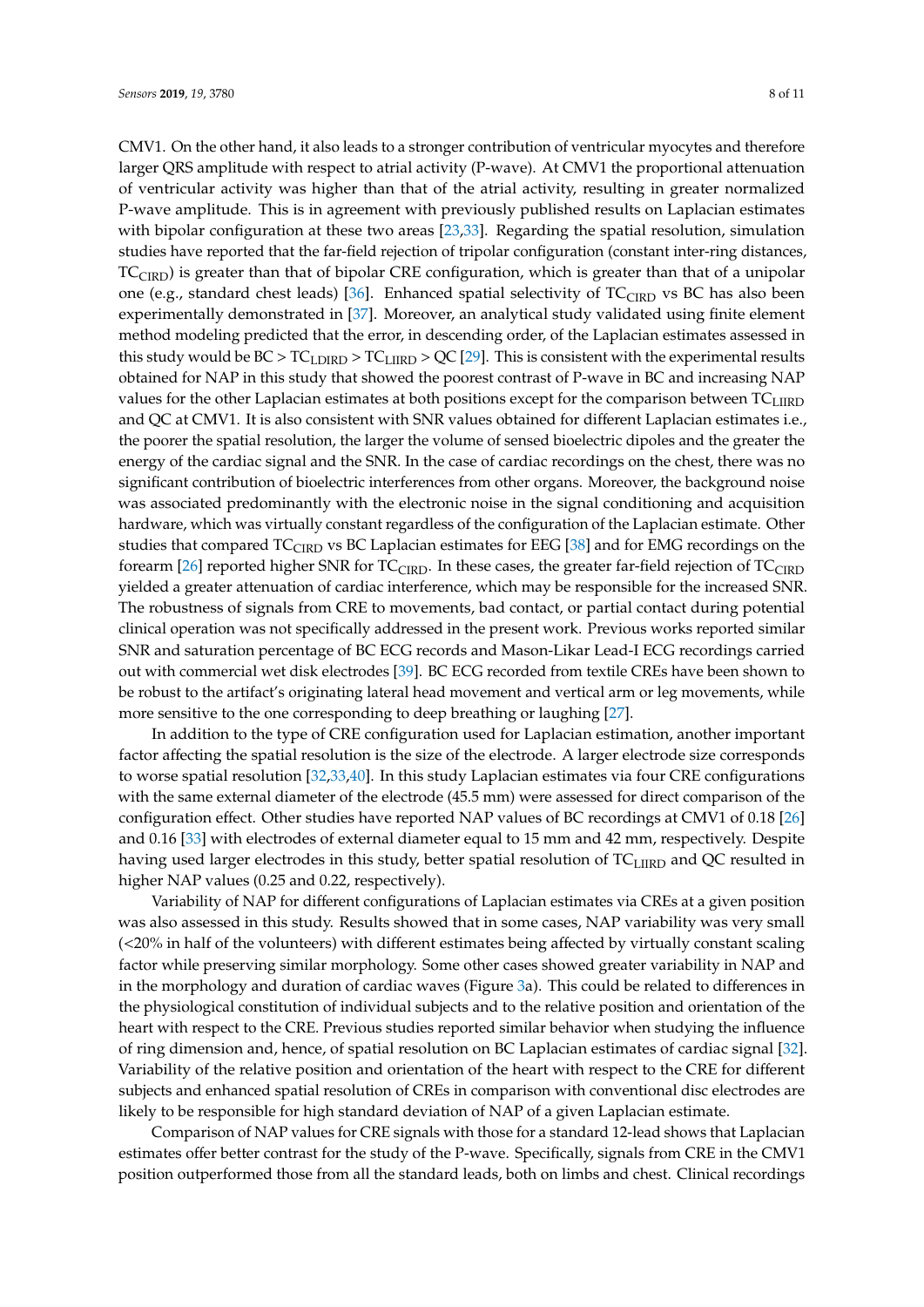with CRE at this position could allow more detailed observation of atrial activity and facilitate the diagnosis of associated pathologies. Furthermore, such recordings would not require wires (if a wireless sensor node similar to the one used in this study is adopted) or additional electrodes on limbs, so it should also be suitable for ambulatory monitoring, for example, using cardiac Holter monitors.

**Author Contributions:** Software and Formal Analysis, Y.Y.-L.; Methodology J.G.-C. and O.M., Supervision J.G.-C.; Visualization, G.P.-B. and Y.Y.-L.; Writing—Original Draft, G.P.-B., J.G.-C., and O.M.; Writing—Review and Editing, G.P.-B, J.G.-C., O.M., and Y.Y.-L.

**Funding:** This research was funded by the National Science Foundation (NSF) Division of Human Resource Development (HRD) Tribal Colleges and Universities Program (TCUP), grants number 1622481 and 1914787 to O.M.

**Acknowledgments:** The authors would like to thank Rafael Rodriguez de Sanabria for his help with the human ECG data collection and Eduardo Garcia-Breijo for his help with the CRE implementation.

**Conflicts of Interest:** The authors declare no conflict of interest.

### **References**

- <span id="page-8-0"></span>1. Roth, G.A.; Johnson, C.; Abajobir, A.; Abd-Allah, F.; Abera, S.F.; Abyu, G.; Ahmed, M.; Aksut, B.; Alam, T.; Alam, K.; et al. Global, Regional, and National Burden of Cardiovascular Diseases for 10 Causes, 1990 to 2015. *J. Am. Coll. Cardiol.* **2017**, *70*, 1–25. [\[CrossRef\]](http://dx.doi.org/10.1016/j.jacc.2017.04.052) [\[PubMed\]](http://www.ncbi.nlm.nih.gov/pubmed/28527533)
- <span id="page-8-1"></span>2. Lopez, A.D.; Mathers, C.D.; Ezzati, M.; Jamison, D.T.; Murray, C.J. Global and regional burden of disease and risk factors, 2001: Systematic analysis of population health data. *Lancet* **2006**, *367*, 1747–1757. [\[CrossRef\]](http://dx.doi.org/10.1016/S0140-6736(06)68770-9)
- <span id="page-8-2"></span>3. Bhatnagar, P.; Wickramasinghe, K.; Wilkins, E.; Townsend, N. Trends in the epidemiology of cardiovascular disease in the UK. *Heart* **2016**, *102*, 1945–1952. [\[CrossRef\]](http://dx.doi.org/10.1136/heartjnl-2016-309573) [\[PubMed\]](http://www.ncbi.nlm.nih.gov/pubmed/27550425)
- <span id="page-8-3"></span>4. Available online: https://healthmetrics.heart.org/[cardiovascular-disease-a-costly-burden](https://healthmetrics.heart.org/cardiovascular-disease-a-costly-burden/)/ (accessed on 31 August 2019).
- <span id="page-8-4"></span>5. Leal, J.; Luengo-Fernández, R.; Gray, A.; Petersen, S.; Rayner, M. Economic burden of cardiovascular diseases in the enlarged European Union. *Eur. Heart J.* **2006**, *27*, 1610–1619. [\[CrossRef\]](http://dx.doi.org/10.1093/eurheartj/ehi733) [\[PubMed\]](http://www.ncbi.nlm.nih.gov/pubmed/16495286)
- <span id="page-8-5"></span>6. Malmivuo, J. The Basis of ECG Diagnosis. In *Bioelectromagnetism Principles and Applications of Bioelectric and Biomagnetic Fields*; Oxford University Press: Oxford, UK, 1995; pp. 320–335.
- <span id="page-8-6"></span>7. Wang, Y.; Cuculich, P.S.; Zhang, J.; Desouza, K.A.; Vijayakumar, R.; Chen, J.; Faddis, M.N.; Lindsay, B.D.; Smith, T.W.; Rudy, Y. Noninvasive Electroanatomic Mapping of Human Ventricular Arrhythmias with Electrocardiographic Imaging. *Sci. Transl. Med.* **2011**, *3*, 98ra84. [\[CrossRef\]](http://dx.doi.org/10.1126/scitranslmed.3002152) [\[PubMed\]](http://www.ncbi.nlm.nih.gov/pubmed/21885406)
- <span id="page-8-7"></span>8. He, B.; Wu, D. Laplacian electrocardiography. *Crit. Rev. Biomed. Eng.* **1999**, *27*, 285–338. [\[PubMed\]](http://www.ncbi.nlm.nih.gov/pubmed/10864282)
- <span id="page-8-8"></span>9. SippensGroenewegen, A.; Peeters, H.A.; Jessurun, E.R.; Linnenbank, A.C.; Robles de Medina, E.O.; Lesh, M.D.; van Hemel, N.M. Body surface mapping during pacing at multiple sites in the human atrium: P-wave morphology of ectopic right atrial activation. *Circulation* **1998**, *97*, 369–380. [\[CrossRef\]](http://dx.doi.org/10.1161/01.CIR.97.4.369) [\[PubMed\]](http://www.ncbi.nlm.nih.gov/pubmed/9468211)
- 10. Kornreich, F.; MacLeod, R.S.; Lux, R.L. Supplemented standard 12-lead electrocardiogram for optimal diagnosis and reconstruction of significant body surface map patterns. *J. Electrocardiol.* **2008**, *41*, 251–256. [\[CrossRef\]](http://dx.doi.org/10.1016/j.jelectrocard.2008.02.011) [\[PubMed\]](http://www.ncbi.nlm.nih.gov/pubmed/18433616)
- <span id="page-8-9"></span>11. Fereniec, M.; Stix, G.; Kania, M.; Mroczka, T.; Maniewski, R. An Analysis of the U-Wave and Its Relation to the T-Wave in Body Surface Potential Maps for Healthy Subjects and MI Patients. *Ann. Noninvasive Electrocardiol.* **2014**, *19*, 145–156. [\[CrossRef\]](http://dx.doi.org/10.1111/anec.12110)
- <span id="page-8-10"></span>12. Lian, J.; Li, G.; Cheng, J.; Avitall, B.; He, B. Body surface Laplacian mapping of atrial depolarization in healthy human subjects. *Med. Biol. Eng. Comput.* **2002**, *40*, 650–659. [\[CrossRef\]](http://dx.doi.org/10.1007/BF02345304)
- <span id="page-8-11"></span>13. Wu, D.; Tsai, H.C.; He, B. On the estimation of the Laplacian electrocardiogram during ventricular activation. *Ann. Biomed. Eng.* **1999**, *27*, 731–745. [\[CrossRef\]](http://dx.doi.org/10.1114/1.224) [\[PubMed\]](http://www.ncbi.nlm.nih.gov/pubmed/10625146)
- <span id="page-8-12"></span>14. He, B.; Cohen, R.J. Body surface Laplacian mapping of cardiac electrical activity. *Am. J. Cardiol.* **1992**, *70*, 1617–1620. [\[CrossRef\]](http://dx.doi.org/10.1016/0002-9149(92)90471-A)
- <span id="page-8-13"></span>15. He, B.; Cohen, R.J. Body surface Laplacian ECG mapping. *IEEE Trans. Biomed. Eng.* **1992**, *39*, 1179–1191. [\[CrossRef\]](http://dx.doi.org/10.1109/10.168684) [\[PubMed\]](http://www.ncbi.nlm.nih.gov/pubmed/1487281)
- 16. He, B.; Cohen, R.J. Body surface Laplacian electrocardiographic mapping—A review. *Crit. Rev. Biomed. Eng.* **1995**, *23*, 475–510. [\[CrossRef\]](http://dx.doi.org/10.1615/CritRevBiomedEng.v23.i5-6.30)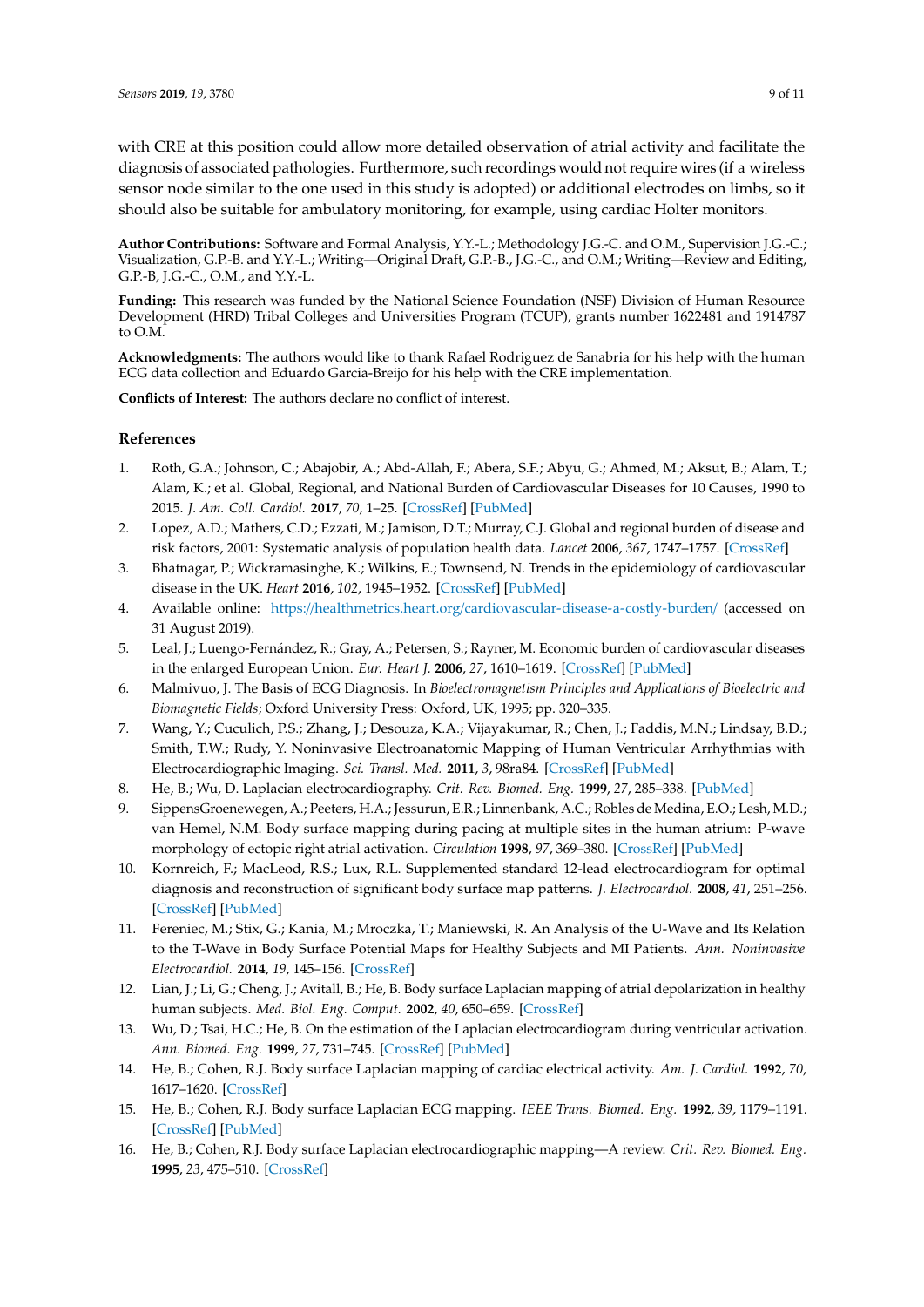- 17. Umetani, K.; Okamoto, Y.; Mashima, S.; Ono, K.; Hosaka, H.; He, B. Body Surface Laplacian Mapping in Patients with Left or Right Ventricular Bundle Branch Block. *Pacing Clin. Electrophysiol.* **1998**, *21*, 2043–2054. [\[CrossRef\]](http://dx.doi.org/10.1111/j.1540-8159.1998.tb01122.x)
- <span id="page-9-0"></span>18. He, B.; Li, G.; Lian, J. A spline Laplacian ECG estimator in a realistic geometry volume conductor. *IEEE Trans. Biomed. Eng.* **2002**, *49*, 110–117. [\[PubMed\]](http://www.ncbi.nlm.nih.gov/pubmed/12066878)
- <span id="page-9-1"></span>19. Besio, W.G.; Koka, K.; Aakula, R.; Dai, W. Tri-polar concentric ring electrode development for laplacian electroencephalography. *IEEE Trans. Biomed. Eng.* **2006**, *53*, 926–933. [\[CrossRef\]](http://dx.doi.org/10.1109/TBME.2005.863887)
- <span id="page-9-2"></span>20. Besio, W.; Aakula, R.; Koka, K.; Dai, W. Development of a tri-polar concentric ring electrode for acquiring accurate Laplacian body surface potentials. *Ann. Biomed. Eng.* **2006**, *34*, 426–435. [\[CrossRef\]](http://dx.doi.org/10.1007/s10439-005-9054-8)
- 21. Besio, W.; Chen, T. Tripolar Laplacian electrocardiogram and moment of activation isochronal mapping. *Physiol. Meas.* **2007**, *28*, 515–529. [\[CrossRef\]](http://dx.doi.org/10.1088/0967-3334/28/5/006)
- <span id="page-9-3"></span>22. Lu, C.C.; Tarjan, P.P. An ultra-high common-mode rejection ratio (CMRR) AC instrumentation amplifier for Laplacian electrocardiographic measurement. *Biomed. Instrum. Technol.* **1999**, *33*, 76–83.
- <span id="page-9-4"></span>23. Prats-Boluda, G.; Garcia-Casado, J.; Martinez-de-Juan, J.L.; Ye-Lin, Y. Active concentric ring electrode for non-invasive detection of intestinal myoelectric signals. *Med. Eng. Phys.* **2011**, *33*, 446–455. [\[CrossRef\]](http://dx.doi.org/10.1016/j.medengphy.2010.11.009) [\[PubMed\]](http://www.ncbi.nlm.nih.gov/pubmed/21163682)
- 24. Prats-Boluda, G.; Ye-Lin, Y.; Bueno-Barrachina, J.M.; Rodriguez De Sanabria, R.; Garcia-Casado, J. Towards the clinical use of concentric electrodes in ECG recordings: Influence of ring dimensions and electrode position. *Meas. Sci. Technol.* **2016**, *27*, 025705. [\[CrossRef\]](http://dx.doi.org/10.1088/0957-0233/27/2/025705)
- <span id="page-9-5"></span>25. Zena-Giménez, V.; Garcia-Casado, J.; Ye-Lin, Y.; Garcia-Breijo, E.; Prats-Boluda, G. A flexible multiring concentric electrode for non-invasive identification of intestinal slow Waves. *Sensors* **2018**, *18*, 396. [\[CrossRef\]](http://dx.doi.org/10.3390/s18020396) [\[PubMed\]](http://www.ncbi.nlm.nih.gov/pubmed/29385719)
- <span id="page-9-6"></span>26. Ye-Lin, Y.; Alberola-Rubio, J.O.; Prats-boluda, G.; Perales, A.; Desantes, D.; Garcia-Casado, J. Feasibility and Analysis of Bipolar Concentric Recording of Electrohysterogram with Flexible Active Electrode. *Ann. Biomed. Eng.* **2015**, *43*, 968–976. [\[CrossRef\]](http://dx.doi.org/10.1007/s10439-014-1130-5) [\[PubMed\]](http://www.ncbi.nlm.nih.gov/pubmed/25274161)
- <span id="page-9-7"></span>27. Wang, K.; Parekh, U.; Pailla, T.; Garudadri, H.; Gilja, V.; Ng, T.N. Stretchable Dry Electrodes with Concentric Ring Geometry for Enhancing Spatial Resolution in Electrophysiology. *Adv. Healthc. Mater.* **2017**, *2017 6*, 1700552. [\[CrossRef\]](http://dx.doi.org/10.1002/adhm.201700552)
- <span id="page-9-8"></span>28. Lidón-Roger, J.V.; Prats-Boluda, G.; Ye-Lin, Y.; Garcia-Casado, J.; Garcia-Breijo, E. Textile concentric ring electrodes for ECG recording based on screen-printing technology. *Sensors* **2018**, *18*, 300. [\[CrossRef\]](http://dx.doi.org/10.3390/s18010300)
- <span id="page-9-9"></span>29. Makeyev, O.; Ding, Q.; Besio, W.G. Improving the accuracy of Laplacian estimation with novel multipolar concentric ring electrodes. *Measurement* **2016**, *80*, 44–52. [\[CrossRef\]](http://dx.doi.org/10.1016/j.measurement.2015.11.017) [\[PubMed\]](http://www.ncbi.nlm.nih.gov/pubmed/26693200)
- <span id="page-9-10"></span>30. Makeyev, O.; Besio, W. Improving the Accuracy of Laplacian Estimation with Novel Variable Inter-Ring Distances Concentric Ring Electrodes. *Sensors* **2016**, *16*, 858. [\[CrossRef\]](http://dx.doi.org/10.3390/s16060858)
- <span id="page-9-11"></span>31. Makeyev, O. Solving the general inter-ring distances optimization problem for concentric ring electrodes to improve Laplacian estimation. *Biomed. Eng. Online* **2018**, *17*, 117. [\[CrossRef\]](http://dx.doi.org/10.1186/s12938-018-0549-6)
- <span id="page-9-12"></span>32. Makeyev, O.; Lee, C.; Besio, W.G. Proof of concept Laplacian estimate derived for noninvasive tripolar concentric ring electrode with incorporated radius of the central disc and the widths of the concentric rings. In Proceedings of the 2017 39th Annual International Conference of the IEEE Engineering in Medicine and Biology Society (EMBC), Jeju Island, Korea, 11–15 July 2017; pp. 841–844.
- <span id="page-9-13"></span>33. Ye-Lin, Y.; Bueno-Barrachina, J.M.; Prats-boluda, G.; Rodriguez de Sanabria, R.; Garcia-Casado, J. Wireless sensor node for non-invasive high precision electrocardiographic signal acquisition based on a multi-ring electrode. *Meas. J. Int. Meas. Confed.* **2017**, *97*, 195–202. [\[CrossRef\]](http://dx.doi.org/10.1016/j.measurement.2016.11.009)
- <span id="page-9-14"></span>34. Prats-Boluda, G.; Ye-Lin, Y.; Pradas-Novella, F.; Garcia-Breijo, E.; Garcia-Casado, J. Textile Concentric Ring Electrodes: Influence of Position and Electrode Size on Cardiac Activity Monitoring. *J. Sens.* **2018**, *2018*, 1–9. [\[CrossRef\]](http://dx.doi.org/10.1155/2018/7290867)
- <span id="page-9-15"></span>35. Huiskamp, G. Difference formulas for the surface Laplacian on a triangulated surface. *J. Comput. Phys.* **1991**, *95*, 477–496. [\[CrossRef\]](http://dx.doi.org/10.1016/0021-9991(91)90286-T)
- <span id="page-9-16"></span>36. Hamilton, P.S.; Tompkins, W.J. Quantitative investigation of QRS detection rules using the MIT/BIH arrhythmia database. *IEEE Trans. Biomed. Eng.* **1986**, *33*, 1157–1165. [\[CrossRef\]](http://dx.doi.org/10.1109/TBME.1986.325695) [\[PubMed\]](http://www.ncbi.nlm.nih.gov/pubmed/3817849)
- <span id="page-9-17"></span>37. Lu, C.C.; Tarjan, P.P. Pasteless, Active, Concentric Ring Sensors for Directly Obtained Laplacian Cardiac Electrograms. *J. Med. Biol. Eng.* **2002**, *22*, 199–203.